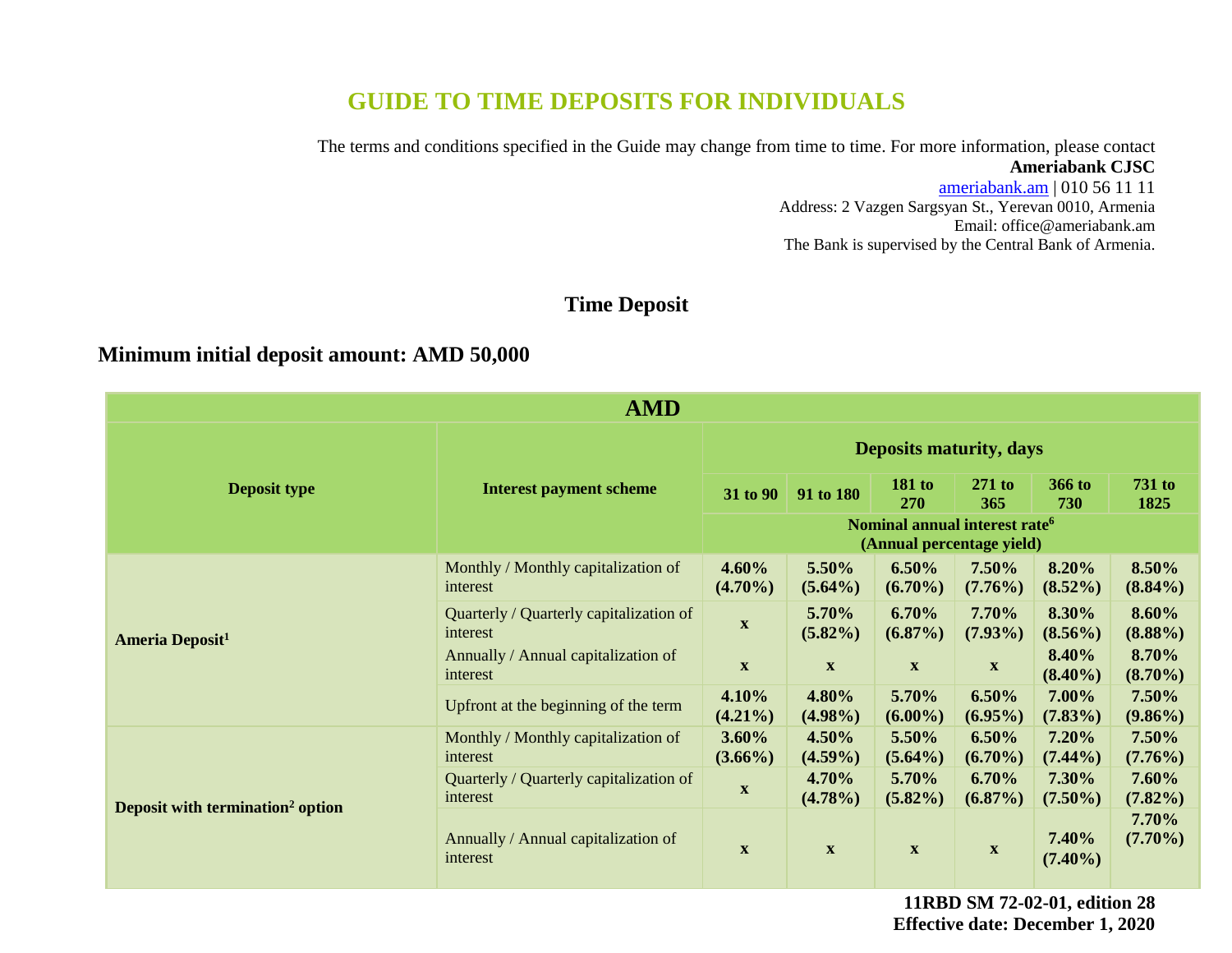|                                                                                      | Monthly / Monthly capitalization of<br>interest     | $\mathbf{X}$              | 5.20%<br>$(5.33\%)$       | 6.20%<br>$(6.38\%)$       | 7.20%<br>$(7.44\%)$       | 7.90%<br>$(8.19\%)$    | 8.20%<br>$(8.52\%)$    |
|--------------------------------------------------------------------------------------|-----------------------------------------------------|---------------------------|---------------------------|---------------------------|---------------------------|------------------------|------------------------|
| Deposit with top-up <sup>3</sup> option                                              | Quarterly / Quarterly capitalization of<br>interest | $\boldsymbol{\mathrm{X}}$ | 5.40%<br>$(5.51\%)$       | 6.40%<br>$(6.56\%)$       | 7.40%<br>$(7.61\%)$       | 8.00%<br>$(8.24\%)$    | 8.30%<br>$(8.56\%)$    |
|                                                                                      | Annually / Annual capitalization of<br>interest     | $\mathbf{X}$              | $\mathbf X$               | $\boldsymbol{\mathrm{X}}$ | $\mathbf X$               | 8.10%<br>$(8.10\%)$    | 8.40%<br>$(8.40\%)$    |
|                                                                                      | Monthly / Monthly capitalization of<br>interest     | $\boldsymbol{\mathrm{X}}$ | 5.20%<br>$(5.33\%)$       | 6.20%<br>$(6.38\%)$       | 7.20%<br>$(7.44\%)$       | 7.90%<br>$(8.19\%)$    | 8.20%<br>$(8.52\%)$    |
| Deposit with partial withdrawal <sup>4</sup> option                                  | Quarterly / Quarterly capitalization of<br>interest | $\mathbf{X}$              | 5.40%<br>$(5.51\%)$       | 6.40%<br>$(6.56\%)$       | 7.40%<br>$(7.61\%)$       | 8.00%<br>$(8.24\%)$    | 8.30%<br>$(8.56\%)$    |
|                                                                                      | Annually / Annual capitalization of<br>interest     | $\mathbf{X}$              | $\mathbf X$               | $\boldsymbol{\mathrm{X}}$ | $\mathbf X$               | 8.10%<br>$(8.10\%)$    | 8.40%<br>$(8.40\%)$    |
|                                                                                      | Monthly / Monthly capitalization of<br>interest     | $\mathbf{X}$              | 4.20%<br>$(4.28\%)$       | 5.20%<br>$(5.33\%)$       | 6.20%<br>$(6.38\%)$       | $6.90\%$<br>$(7.12\%)$ | 7.20%<br>$(7.44\%)$    |
| Deposit with top-up <sup>3</sup> and termination <sup>2</sup><br>options             | Quarterly / Quarterly capitalization of<br>interest | $\boldsymbol{\mathrm{X}}$ | 4.40%<br>$(4.47\%)$       | 5.40%<br>$(5.51\%)$       | 6.40%<br>$(6.56\%)$       | 7.00%<br>$(7.19\%)$    | 7.30%<br>$(7.50\%)$    |
|                                                                                      | Annually / Annual capitalization of<br>interest     | $\mathbf{X}$              | $\boldsymbol{\mathrm{X}}$ | $\boldsymbol{\mathrm{X}}$ | $\mathbf X$               | 7.10%<br>$(7.10\%)$    | 7.40%<br>$(7.40\%)$    |
|                                                                                      | Monthly / Monthly capitalization of<br>interest     | $\mathbf X$               | 4.20%<br>$(4.28\%)$       | 5.20%<br>$(5.33\%)$       | 6.20%<br>$(6.38\%)$       | $6.90\%$<br>$(7.12\%)$ | 7.20%<br>$(7.44\%)$    |
| Deposit with partial withdrawal <sup>4</sup> and<br>termination <sup>2</sup> options | Quarterly / Quarterly capitalization of<br>interest | $\mathbf{X}$              | 4.40%<br>$(4.47\%)$       | 5.40%<br>$(5.51\%)$       | 6.40%<br>$(6.56\%)$       | 7.00%<br>$(7.19\%)$    | 7.30%<br>$(7.50\%)$    |
|                                                                                      | Annually / Annual capitalization of<br>interest     | $\boldsymbol{\mathrm{X}}$ | $\boldsymbol{\mathrm{X}}$ | $\boldsymbol{\mathrm{X}}$ | $\boldsymbol{\mathrm{X}}$ | 7.10%<br>$(7.10\%)$    | 7.40%<br>$(7.40\%)$    |
| Deposit with top-up <sup>3</sup> and partial                                         | Monthly / Monthly capitalization of<br>interest     | $\boldsymbol{\mathrm{X}}$ | 4.90%<br>$(5.01\%)$       | 5.90%<br>$(6.06\%)$       | $6.90\%$<br>$(7.12\%)$    | 7.60%<br>$(7.87\%)$    | 7.90%<br>$(8.19\%)$    |
| withdrawal <sup>4</sup> options                                                      | Quarterly / Quarterly capitalization of<br>interest | $\mathbf{X}$              | 5.10%<br>$(5.20\%)$       | 6.10%<br>$(6.24\%)$       | 7.10%<br>$(7.29\%)$       | 7.70%<br>$(7.93\%)$    | $8.00\%$<br>$(8.24\%)$ |

**11RBD SM 72-02-01, edition 28 Effective date: December 1, 2020**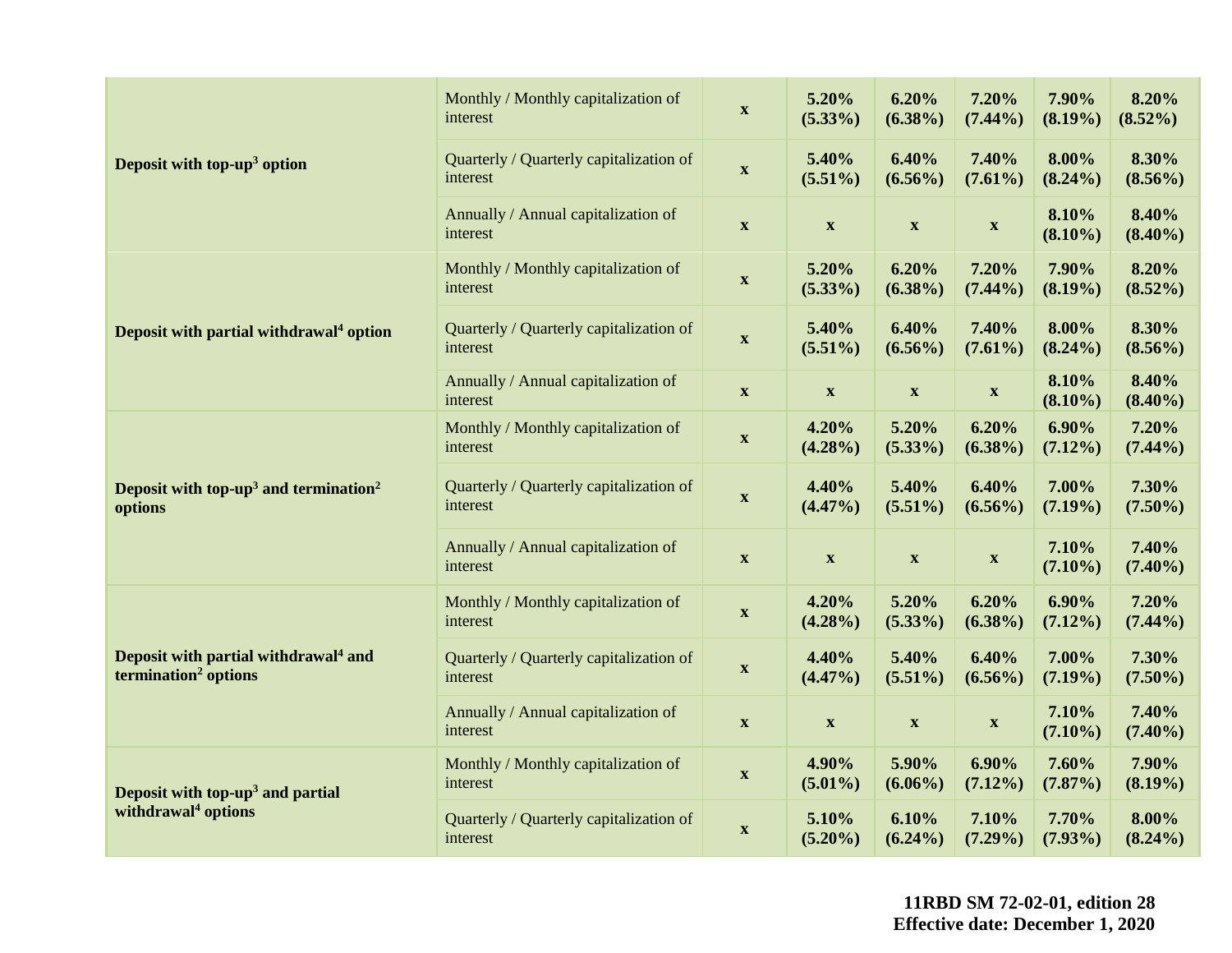|                                                                                                               | Annually / Annual capitalization of<br>interest     | $\mathbf X$               | $\mathbf{X}$               | $\mathbf{X}$        | $\mathbf{X}$        | 7.80%<br>$(7.80\%)$    | 8.10%<br>$(8.10\%)$    |
|---------------------------------------------------------------------------------------------------------------|-----------------------------------------------------|---------------------------|----------------------------|---------------------|---------------------|------------------------|------------------------|
|                                                                                                               | Monthly / Monthly capitalization of<br>interest     | $\boldsymbol{\mathrm{X}}$ | 3.90%<br>$(3.97\%)$        | 4.90%<br>$(5.01\%)$ | 5.90%<br>$(6.06\%)$ | 6.60%<br>$(6.80\%)$    | $6.90\%$<br>$(7.12\%)$ |
| Deposit with top-up <sup>3</sup> , partial withdrawal <sup>4</sup><br>and<br>termination <sup>2</sup> options | Quarterly / Quarterly capitalization of<br>interest | $\mathbf X$               | 4.10%<br>$(4.16\%)$        | 5.10%<br>$(5.20\%)$ | 6.10%<br>$(6.24\%)$ | 6.70%<br>$(6.87\%)$    | 7.00%<br>$(7.19\%)$    |
|                                                                                                               | Annually / Annual capitalization of<br>interest     | $\mathbf X$               | $\mathbf{X}$               | $\mathbf X$         | $\mathbf X$         | $6.80\%$<br>$(6.80\%)$ | 7.10%<br>$(7.10\%)$    |
| Deposit with accumulation <sup>5</sup> option                                                                 | Monthly / Monthly capitalization of<br>interest     | $\mathbf{X}$              | $\mathbf X$                | $\mathbf X$         | $\mathbf X$         | 8.20%<br>$(8.52\%)$    | 8.50%<br>$(8.84\%)$    |
|                                                                                                               | Quarterly / Quarterly capitalization of<br>interest | $\mathbf X$               | $\mathbf X$                | $\mathbf X$         | $\mathbf X$         | 8.30%<br>$(8.56\%)$    | 8.60%<br>$(8.88\%)$    |
|                                                                                                               | Annually / Annual capitalization of<br>interest     | $\mathbf X$               | $\mathbf X$<br>$\mathbf X$ |                     | X                   | 8.40%<br>$(8.40\%)$    | 8.70%<br>$(8.70\%)$    |

#### **ATTENTION!**

**THE INTEREST IS ACCRUED TO THE DEPOSIT AMOUNT AT THE NOMINAL INTEREST RATE. THE ANNUAL PERCENTAGE YIELD SHOWS THE INCOME YOU CAN EARN IF YOU MAKE THE MANDATORY DEPOSIT PAYMENTS AND RECEIVE THE ACCRUED INTEREST WITH THE SELECTED FREQUENCY.** 

ANNUAL PERCENTAGE YIELD IS CALCULATED BY THE FOLLOWING FORMULA:

$$
A = \sum_{n=1}^{N} \frac{K_n}{\frac{D_n}{(1+i)^{\frac{D_n}{365}}}}
$$

where

- **i** is the narrowly defined effective rate (NDER)
- **Kn** is n number of cash flows from the Bank's perspective
- **N** is the number of cash flows related to that particular financial instrument
- **A** is the initial amount attracted or provided

**Dn** is the period of receiving the nth cash flows expressed in the days elapsed from the day of the first flow (the day of first flow being the day of attracting or issuing the amounts)

Where there is X in any cell of the table, the respective condition is not applicable to that deposit type.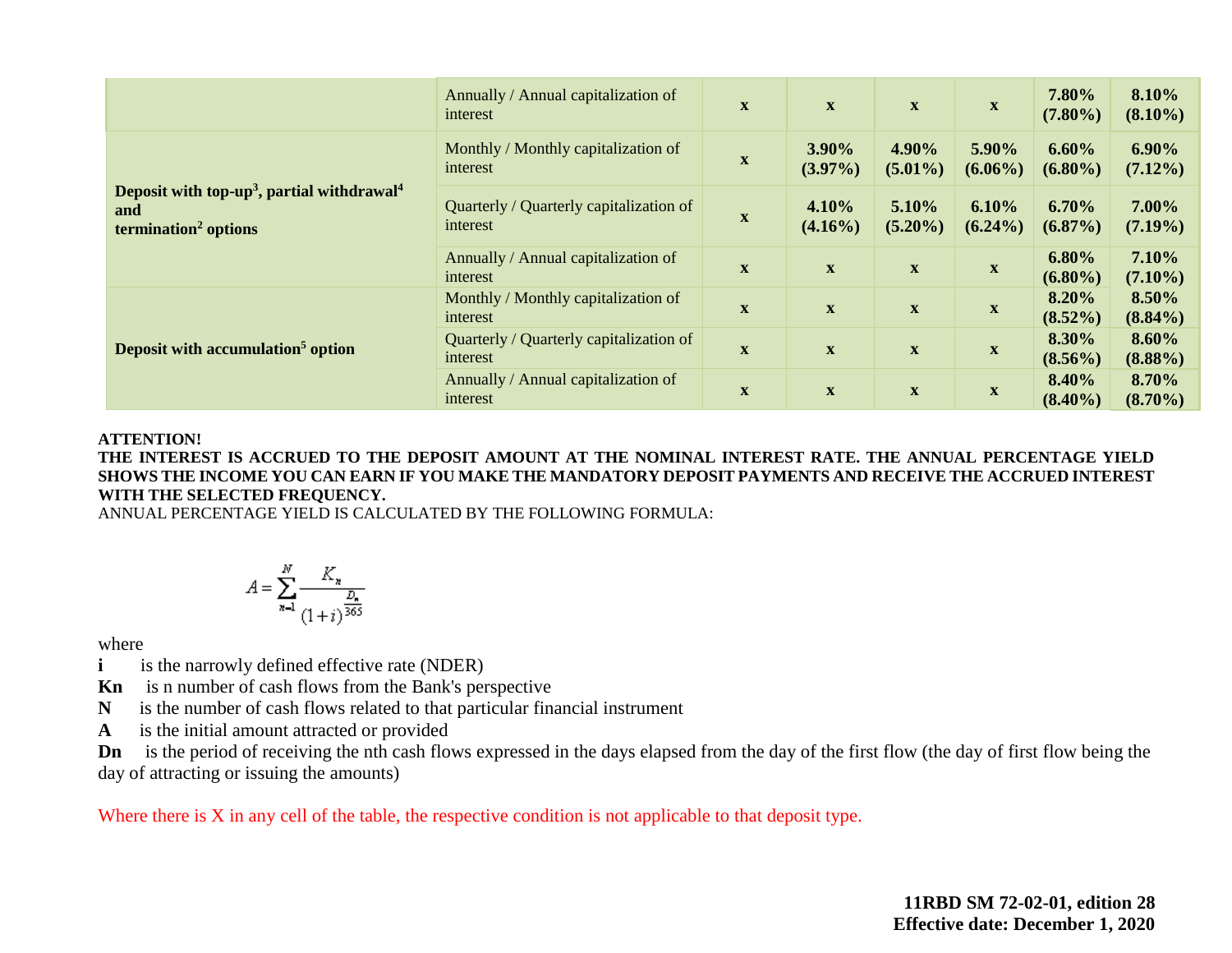**1AMERIA DEPOSIT** is a standard deposit where the depositors (or a third party) may not add to or withdraw amounts from the deposit account throughout the term of the deposit agreement.

<sup>2</sup>If the depositor terminates the deposit agreement before the due date, the bank shall recalculate the accrued interest at the rate applicable to the selected deposit for the actual number of days elapsed as of the termination date. Partial termination of the deposit is not allowed.

If the deposit is requested back within a 30-day period after the start date, interest is recalculated at an annual rate of 0.1%.

In this case, the option of "payment of interest upfront at the beginning of the term" is not applicable.

<sup>3</sup>The client may top up the deposited amount throughout the term except the last 3 months. Maximum allowed increase is 30% of initial deposit amount. If the deposit with a top-up option is renewed automatically, it will be considered a new deposit, and after the renewal the top-up restrictions shall apply in the same manner as they would apply to a new deposit with the same terms.

Funds transferred by third parties can be deposited in the name of the depositor provided the required details of deposit account are specified.

In this case, the option of "payment of interest upfront at the beginning of the term" is not applicable.

**<sup>4</sup>**The client can partially withdraw the deposited amount throughout the term except the first 3 months. Maximum allowed withdrawal is 30% of initial deposit amount. Interest accrued to the repaid amount shall not be recalculated.

If you withdraw a part of the deposit amount, we will provide you a deposit account statement. You will be required to confirm the receipt of the statement and actual decrease of the deposited amount with your signature.

In this case, the option of "payment of interest upfront at the beginning of the term" is not applicable.

**<sup>5</sup>**You may increase the deposit by up to AMD 10 million regardless of initially deposited amount. If the deposit with an accumulation option is renewed automatically, it will be considered a new deposit, and after the renewal the top-up restrictions shall apply in the same manner as they would apply to a new deposit. Funds transferred by third parties can be deposited in the name of the depositor provided the required details of deposit account are specified.

Top up, partial withdrawal and termination options are not applicable to cumulative deposits. Each client can have only one active deposit with accumulation option.

**<sup>6</sup>**+0.25% interest rate is applied for new AMD time deposits opened via Internet/Mobile Bank (not applicable to the Premium/Partner client deposits if the deposit term is 181 days and more)

### **Terms and conditions for deposits over AMD 2 billion or foreign currency equivalent are determined in accordance with applicable internal regulations of the Bank.**

### **Additional benefits:**

We may, at our own discretion, provide to the depositor a loan or revolving or non-revolving line of credit on card (debit or credit) under the following conditions:

| Interest rate                              | Loan (Line of credit) / Deposit (LTV) Ratio $1$ |  |  |
|--------------------------------------------|-------------------------------------------------|--|--|
|                                            |                                                 |  |  |
| Deposit rate $+4\%$                        | Up to $90\%$                                    |  |  |
| The rate specified in Retail Lending Terms | Up to $70\%$                                    |  |  |
|                                            |                                                 |  |  |

<sup>&</sup>lt;sup>1</sup> Deposit amount used for calculation of the ratio does not include interest paid at the beginning of term.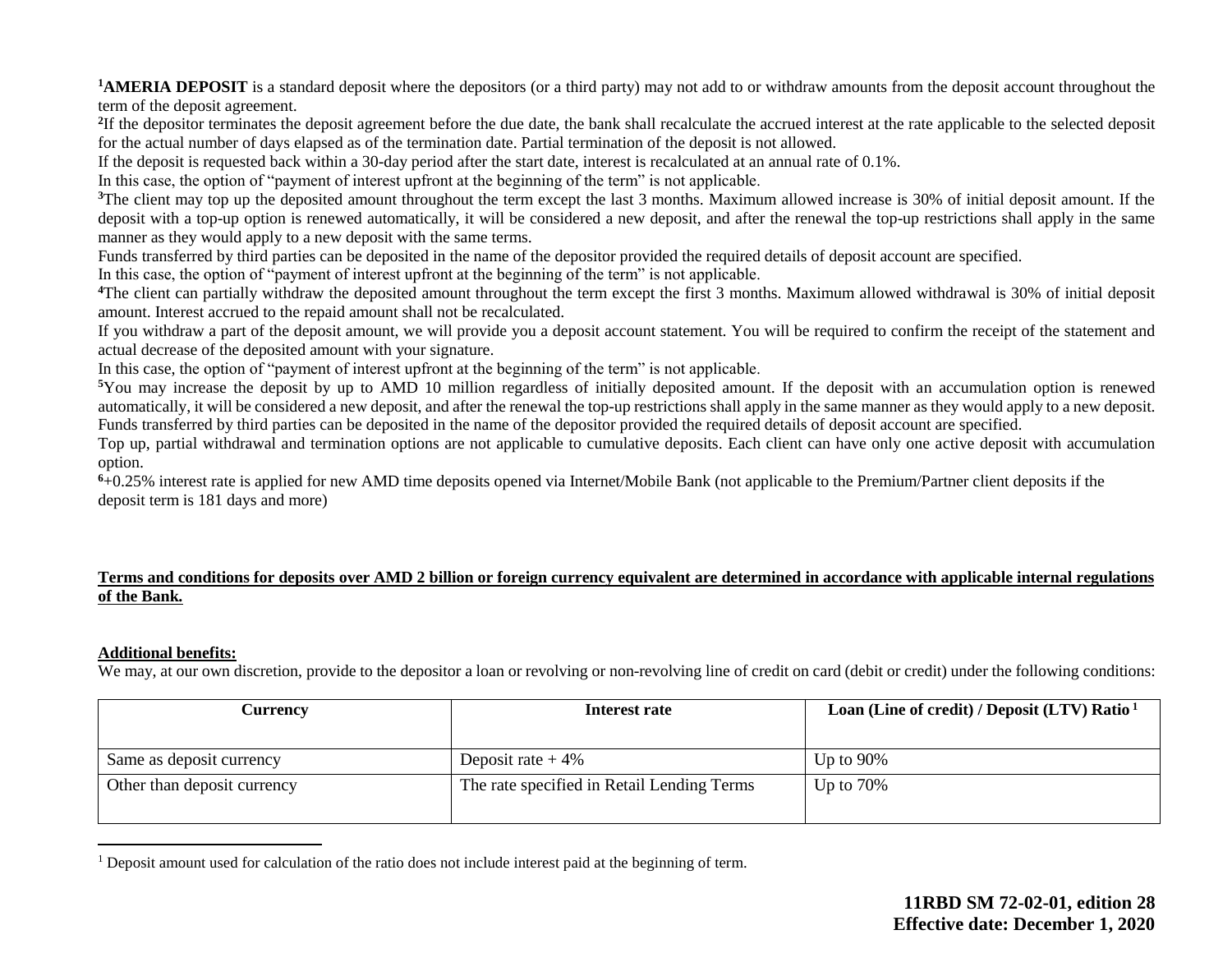We will have the right to charge the amount of any overdue liabilities on credit card to the deposit account through direct debit (without prior consent of the depositor).

## **Terms and Conditions**

- 1. The payment of deposit to the bank is documented by a written instrument, e.g. bank deposit application-agreement.
- 2. The deposit may be made in the name of a third party. Such another person may be a minor. The designated third party may obtain the depositor rights upon completing a respective application-form and presenting their claim to us based on the specified rights. If the designated beneficiary of the deposit is a minor, the latter may claim the deposited amount only when he/she reaches the age of 18. Before that the same rights may be exercised by the minor's legal representative(s). Before we receive the third party claim based on the depositor rights, the deposit may be administered only by the signatory of the Application-Agreement who had made the deposit, subject to the instructions and conditions specified in the Application-Agreement.
- 3. For the depositor wishing to make a time deposit we will open an account in AMD. If the time deposit is made in foreign currency, we will open an account in the deposit currency as well. In the latter case no account opening fee is charged.
- 4. Account maintenance tariffs and terms are availabl[e here.](https://ameriabank.am/content.aspx?id=openning+and+service+of+bank+accounts+(retail)&page=99&itm=account&lang=28)
- 5. The list of documents and information required for opening a bank account and making a deposit is available **[here](https://ameriabank.am/userfiles/file/Account_openning_required_documents_2.pdf)**.
- 6. Acting in accordance with the Republic of Armenia Law "On Combating Money Laundering and Terrorism Financing" we may request you to provide additional information and documents for the customer due diligence based on the "Know your customer" principle, as well as ask you additional questions during verbal communication (if required so).
- 7. Agreements, covenants, cooperation or memberships of the Bank may have direct impact on the consumers (for example, according to the agreement executed with the US under the Foreign Account Tax Compliance Act (FATCA) the financial institution may collect additional information to find out whether you are a US tax payer).
- 8. We will provide you the statements of your accounts through communication channels and at frequency agreed between you and us and/or in accordance with the Armenian laws and regulations. **YOU HAVE THE RIGHT TO COMMUNICATE WITH A FINANCIAL INSTITUTION VIA THE CHANNEL YOU PREFER: BY REGULAR POST OR EMAIL. EMAIL IS THE MOST CONVENIENT WAY TO GET INFORMATION. IT'S AVAILABLE 24/7, FREE FROM RISK OF LOSS OF INFORMATION STORED ON PAPER AND IS MORE CONFIDENTIAL.**

Account statements are subject to the following terms.

| Fee for provision of account statement                                                                                                          |                                                                |
|-------------------------------------------------------------------------------------------------------------------------------------------------|----------------------------------------------------------------|
| Provision of up to 1 year-old account statements, copies of account statements or<br>other documents kept in electronic form                    | Free                                                           |
| Provision of more than 1 year-old account statements or copies of account<br>statements or provision of other documents kept in electronic form | AMD 5,000.<br>VAT included<br>per annual statement per account |
| Provision of more than 1 year-old account statement or other electronic document,<br>by emailing to the customer without stamp                  | AMD 3,000,<br>VAT included<br>per annual statement per account |

| $\vert$ Fee for delivery of account statement |             |
|-----------------------------------------------|-------------|
| By e-mail                                     | <b>Free</b> |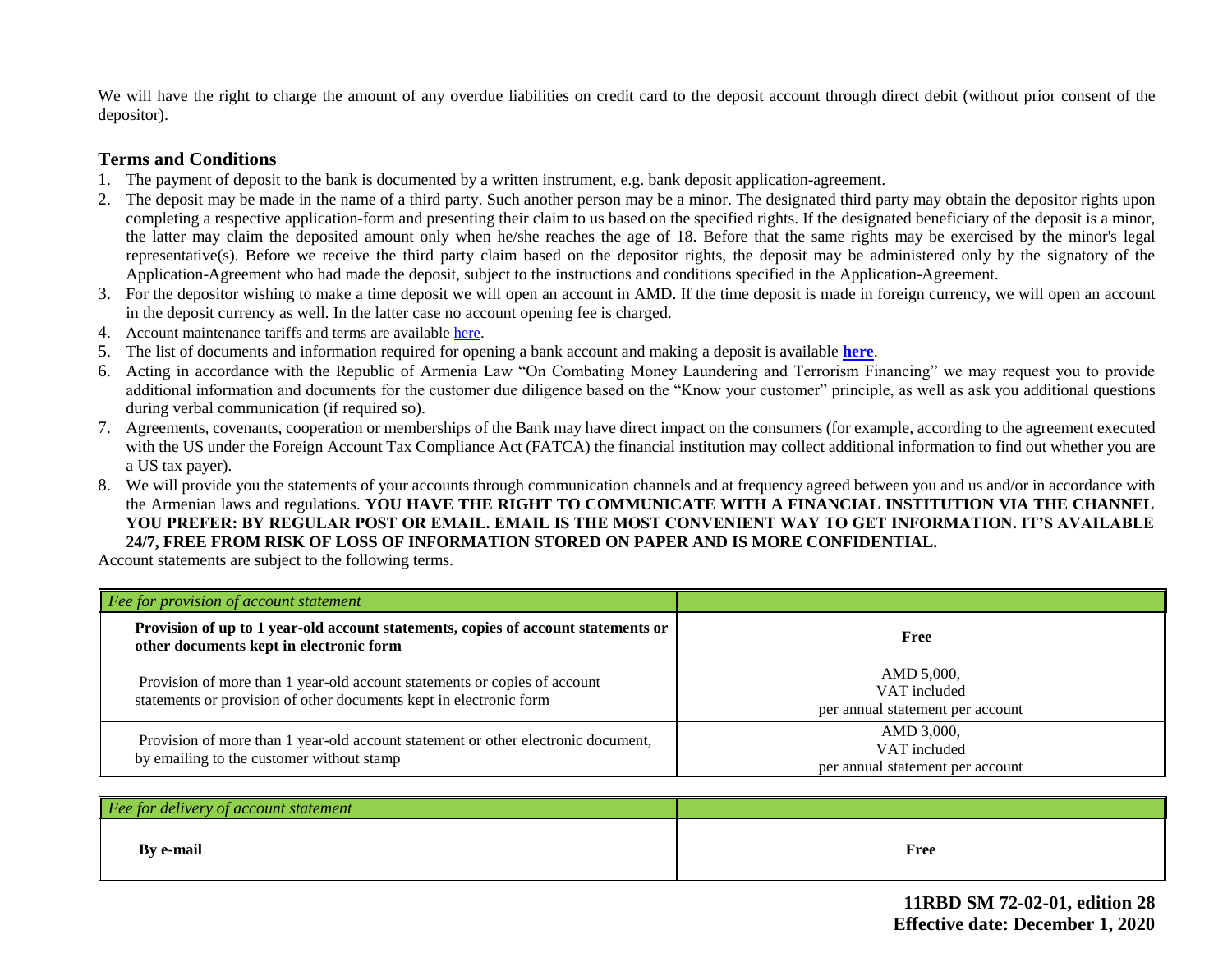| By post within Armenia     | AMD 1,000 monthly, VAT included |
|----------------------------|---------------------------------|
| By post outside $Armenia2$ | As per postal service bills     |

- 9. The Bank calculates interest using 365 as denominator.
- 10. Interest is accrued for the calendar days within the period starting on the day the deposit amount is accepted by us until the day preceding the day when the amount is returned to the depositor or is withdrawn from the depositor's account for another reason.
- 11. The interest is taxable at 10% or 5% pursuant to the tax legislation of Republic of Armenia or Nagorno Karabakh, respectively.
- 12. The interest may be paid according to the one of the following schemes as defined in the deposit agreement:

**7.1. Monthly payment:** interest is credited to the depositor's account on monthly basis from the deposit start date. Before payment of interest we will withhold the income tax.

**7.2. Monthly capitalization of interest**: net interest (after tax) is accrued to the deposit principal every month to the start date of the deposit or on the first banking day after that. Interest for each subsequent period is accrued to the sum of the previous month's interest and the principal.

**7.3. Quarterly payment:** interest is credited to the depositor's bank account on quarterly basis on the last day of the quarter. Before payment of interest we will withhold the income tax.

**7.4. Quarterly capitalization of interest**: net interest (after tax) is accrued to the deposit principal once a quarter to the start date of the deposit or on the first banking day after that. Interest for each subsequent period is accrued to the sum of the previous month's interest and the principal.

**7.5. Annual payment:** interest is accrued from the deposit start date and is credited to the depositor's account on annual basis on the last day of the year. Before payment of interest we will withhold the income tax.

**7.6. Annual capitalization of interest**: net interest (after tax) is accrued to the deposit principal once a year to the start date of the deposit or on the first banking day after that. Interest for each subsequent period is accrued to the sum of the previous month's interest and the principal.

**7.7. Interest payment upfront at the beginning of the term:** the interest for the entire term of the deposit is paid to the depositor's account upfront on the day the deposit was made. Before payment of interest we will withhold the income tax.

- 13. We will not, at our sole initiative and discretion, decrease the interest rate defined by the application-agreement during the deposit term.
- 14. The deposit application-agreement may be extended in cases and manner provided for thereby and Terms and Conditions of Deposits for Individuals.
- 15. We will repay the deposit, whether in whole or in part, forthwith upon request of the depositor. If the client terminates the deposit before the due date, we will recalculate and repay the amount based on the depositor's application. In this case, we will pay interest at a 0.1% annual interest rate instead of the rate defined by the deposit agreement. Any interest already paid that should have been charged back after recalculation shall be charged to the principal amount of deposit after deduction of interest calculated at 0.1% annual interest rate. This clause is applicable unless otherwise defined by deposit terms and/or deposit agreement.
- 16. If the depositor does not request to return the deposit amount upon the expiry of the deposit, then based on the option selected by the depositor in the applicationagreement either (i) the agreement is prolonged according to the terms specified therein and the rates effective in the bank at that moment, or (ii) the deposit is transferred to the depositor's bank account subject to applicable rates and fees.
- 17. In case of the depositor's decease, accrual of interest will continue until expiry of deposit agreement, after which we will transfer the deposit and accrued interest to the depositor's account. In this case, these amounts will be transferred to the heirs of the depositor upon submission of properly perfected and executed documents on property rights testifying to the fact of inheritance.
- 18. Repayment of deposits is guaranteed by the Deposit Guarantee Fund (location: 15 Khorenatsi St., 0010, Yerevan, Elite Plaza Business Center)in accordance with the Law of the Republic of Armenia "On Guarantee of Remuneration of Bank Deposits of Individuals". The Law defines the following terms of deposit guarantee:
	- For deposits in AMD only, the guarantee coverage is AMD 16 million.
	- For deposits in foreign currency only, the guarantee coverage is AMD 7 million.

<sup>&</sup>lt;sup>2</sup> The delivery is by regular mail.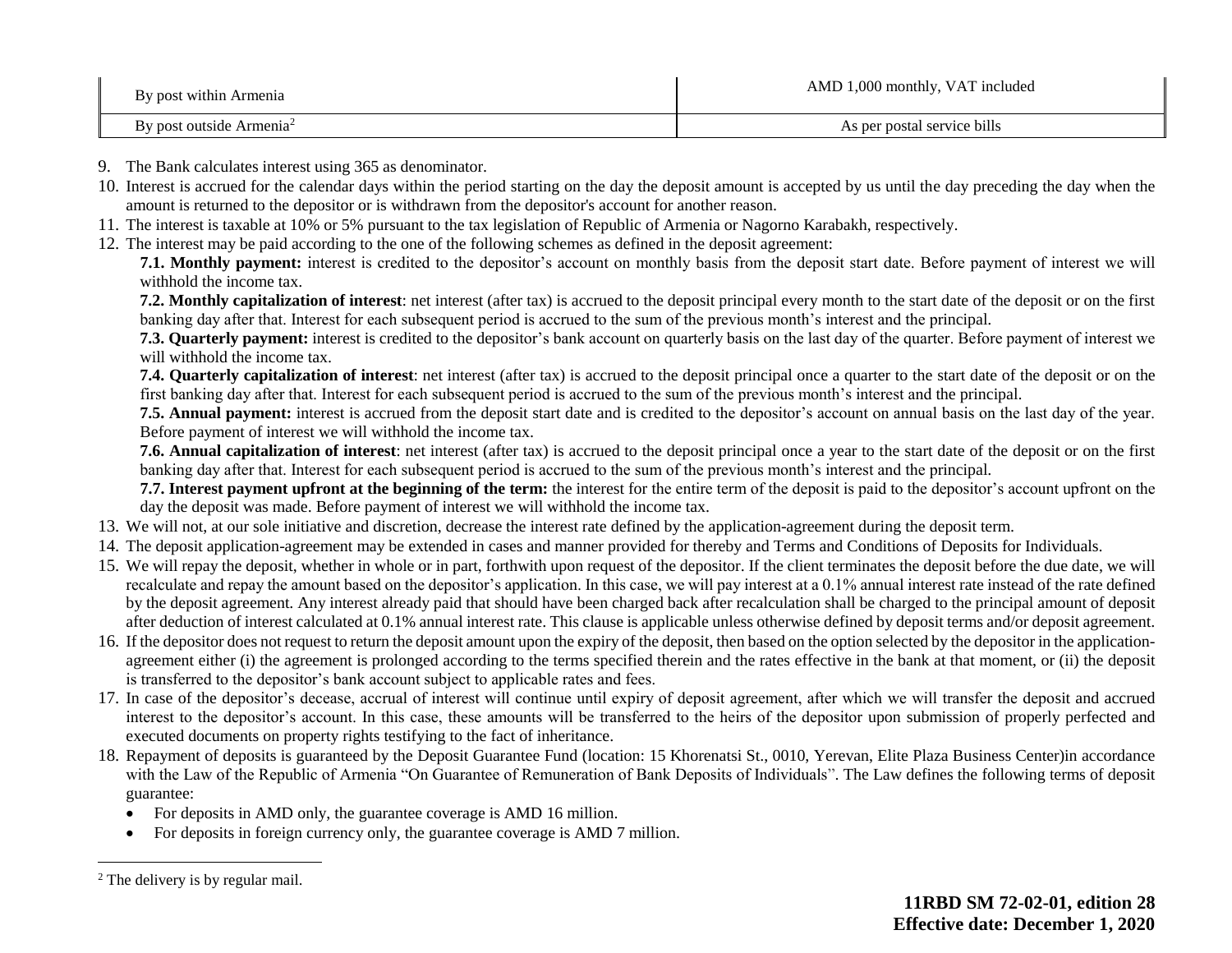- For deposits both in AMD and foreign currency where the AMD-denominated deposit exceeds AMD 7 million, the guarantee coverage is up to AMD 16.0 million for AMD-denominated amount only.
- For deposits both in AMD and foreign currency where the AMD-denominated deposit amount is less than AMD 7 million, the guarantee coverage is 100% for AMD deposit + difference between AMD 7 million and reimbursed amount in AMD for foreign currency deposit.

Note, that

- all AMD deposits with the Bank are considered one AMD deposit.
- all foreign currency deposits with the Bank are considered one foreign currency deposit.
- 19. Your right to manage the funds on the account cannot be restricted, except where (i) funds are blocked or restricted or transactions through account suspended in accordance with the laws and regulations of the Republic of Armenia by request of the Service for Compulsory Execution of Judicial Acts or tax authorities based on court ruling or award, or (ii) this is envisaged by other agreements entered into by and between you and the Bank or by Republic of Armenia laws and regulations.
- 20. Funds on the account can be withdrawn without the client's instruction by request of the Service for Compulsory Execution of Judicial Acts and tax authorities based on court ruling or award, as well as in cases provided for by applicable Armenian laws and agreements entered into between the Bank and the client.
- 21. Terms and conditions of distance banking are presented in [General Terms and Conditions of Provision of Banking Services to Individuals,](https://ameriabank.am/content.aspx?id=openning+and+service+of+bank+accounts+(retail)&page=99&itm=account&lang=28) clause 3.
- 22. To find out more about the service network of the Bank, location and open hours of the branches, please clic[k here.](https://ameriabank.am/infrastructure.aspx?lang=28)
- 23. Any disputes and disagreements arising out of or in connection with the deposit application-agreement shall be resolved in accordance with the laws and regulations of the Republic of Armenia.

Disagreements and disputes arising out of a property claim with a value equal to or less than AMD 10 million or its foreign currency equivalent may be settled through the Financial System Mediator.

**Attention!** Individuals are entitled to submit their claims arising out of the transaction between the financial institution and the consumer to the **[Financial](https://ameriabank.am/Page.aspx?id=423&lang=33) [System Mediator](https://ameriabank.am/Page.aspx?id=423&lang=33)**. Ameriabank has waived its right to dispute the decisions of the Financial System Mediator which is applicable only in relation to the claims, where the amount of the property claim does not exceed AMD 250,000 or its equivalent in another currency, and the amount of transaction does not exceed AMD 500,000 or its equivalent in another currency.

24. ATTENTION! "YOUR FINANCIAL DATABASE" IS AN ELECTRONIC SYSTEM AIMED AT FACILITATING SEARCHING AND COMPARISON OF THE SERVICES OFFERED TO INDIVIDUALS AND MAKING THE CHOICE EASIER FOR YOU. You may access the website a[t www.fininfօ.am.](https://www.arlis.am/Res/)

| <b>Example 1.</b>                 |                                                                               |
|-----------------------------------|-------------------------------------------------------------------------------|
| Deposit type:                     | Ameria Deposit                                                                |
| <b>Currency:</b>                  | AMD                                                                           |
| Term and interest payment scheme: | 366 days, with the interest payable upfront at the beginning of the term      |
| <b>Deposit amount:</b>            | AMD 100,000                                                                   |
| Annual simple interest rate:      | 7.5%                                                                          |
| Deposit start date:               | 01/06/2020                                                                    |
| <b>Maturity:</b>                  | 02/06/2021                                                                    |
| <b>Interest payment date:</b>     | 01/06/2020                                                                    |
|                                   | (the deposit will be effective for 366 days, the deposit payment date is left |
|                                   | <i>out</i> )                                                                  |
| Interest to be paid               | $100,000 * 7.5/100/365 * 366 = 7,520.55$ AMD                                  |
| Net interest to be paid           | $7,520.55 - 7,520.55 * 10/100 = 6,768.50$ AMD                                 |
| (less $10\%$ income tax)          |                                                                               |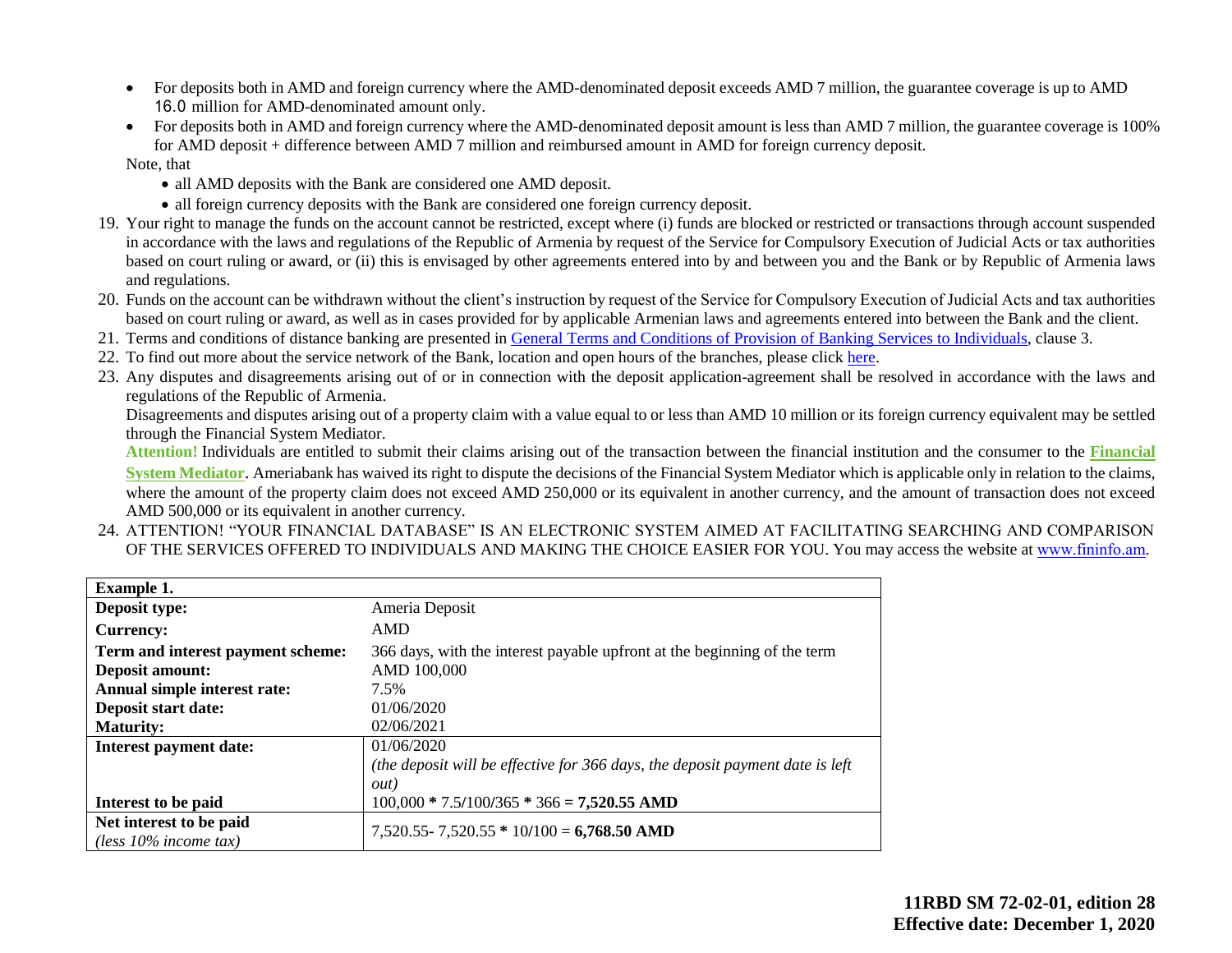| <b>Example 2.</b>                          |                                                                           |
|--------------------------------------------|---------------------------------------------------------------------------|
| Deposit type:                              | Ameria Deposit with partial withdrawal option                             |
| <b>Currency:</b>                           | <b>AMD</b>                                                                |
| Term and interest payment scheme:          | 181 days, preferred interest payment scheme is quarterly capitalization.  |
| <b>Deposit amount:</b>                     | AMD 100,000                                                               |
| Annual simple interest rate:               | 6.9%                                                                      |
| Deposit start date:                        | 01/06/2020                                                                |
| <b>Maturity:</b>                           | 29/11/2020                                                                |
| <b>First interest capitalization date:</b> | 29/08/2020                                                                |
|                                            | (the deposit will be effective for 90 days)                               |
| Interest to be paid                        | $100,000 * 6.9/100/365 * 90 = 1,701.37$ AMD                               |
| Net interest to be paid                    | $1,701.37 - 1,701.37 * 10/100 = 1,531.23$ AMD                             |
| (less $10\%$ income tax)                   |                                                                           |
| <b>Deposit principal</b>                   | $100,000 + 1,531.23 = 101,531.23$ AMD                                     |
|                                            | On November 30, 2020, the depositor with drew AMD 21,531.23.              |
| Second interest capitalization date:       | 29/11/20                                                                  |
|                                            | (the deposit will be effective for 91 days (payment date is counted out), |
|                                            | during which the deposit principal will be AMD 101,531.23 for 1 day and   |
|                                            | AMD 80,000.00 for the remaining 90 days)                                  |
| Interest to be paid                        | $(101,531.23 * 6.9/100/365 * 1) + (80,000 * 6.9/100/365 * 90) = 19.19 +$  |
|                                            | $1,361.10 = 1,380.29$ AMD                                                 |
| Net interest to be paid                    | $1,380.29 - 1,380.29*10/100 = 1,242.26$ AMD                               |
| (less $10\%$ income tax)                   |                                                                           |

| <b>Example 3.</b>                                   |                                                                   |
|-----------------------------------------------------|-------------------------------------------------------------------|
| Deposit type:                                       | Ameria Deposit with termination and top-up options                |
| <b>Currency:</b>                                    | USD.                                                              |
| Term and interest payment<br>scheme:                | 271 days, preferred interest payment scheme is quarterly payment. |
| Deposit amount:                                     | <b>USD 10,000</b>                                                 |
| Annual simple interest rate:                        | 2.2%                                                              |
| Deposit start date:                                 | 01/06/2020                                                        |
| <b>Maturity:</b>                                    | 27/02/2021                                                        |
| First interest payment date:                        | 29/08/2020                                                        |
|                                                     | (the deposit will be effective for 90 days)                       |
| Interest to be paid                                 |                                                                   |
|                                                     | $10,000 * 2.2/100/365 * 90 = 54.25$ USD                           |
| Net interest to be paid<br>(less $10\%$ income tax) | 54.25 - 54.25 * 10/100 = 48.82 USD                                |
| Second interest payment date:                       | 27/11/2020                                                        |
|                                                     | (the deposit will be effective for 90 days)                       |